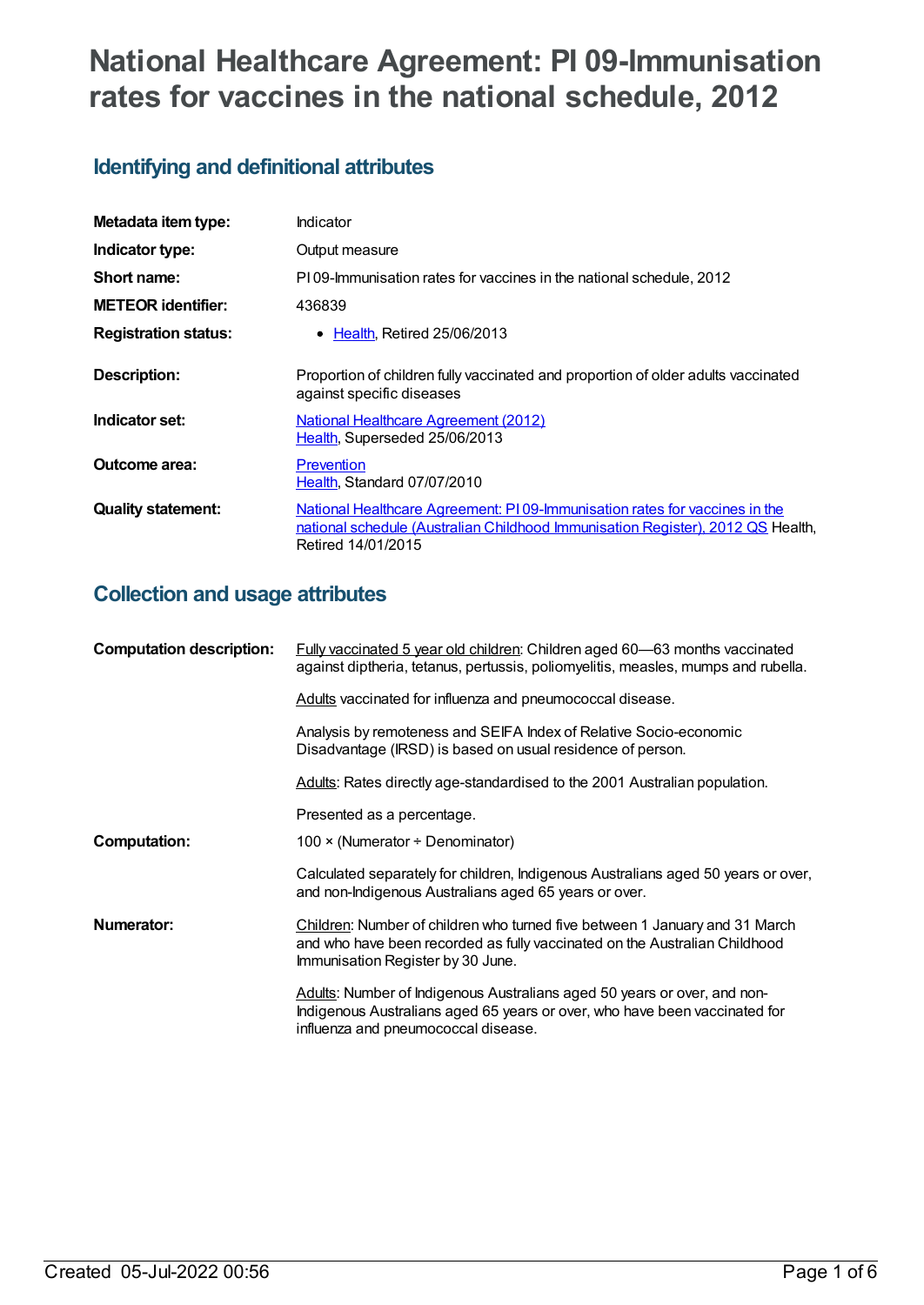## **Data Element**

Number of Indigenous Australians aged 50 years or over, and non-Indigenous Australians aged 65 years or over, who have been vaccinated for influenza and pneumococcal disease

#### **Data Source**

ABS 2004-05 National [Aboriginal](https://meteor.aihw.gov.au/content/394146) and Torres Strait Islander Health Survey (NATSIHS)

## **Guide for use**

Data source type: Survey

# **Data Element / Data Set**

## **Data Element**

Number of children aged 5 years who have been fully vaccinated according to the National Immunisation Program Schedule

**Data Source**

Australian Childhood [Immunisation](https://meteor.aihw.gov.au/content/394254) Register (ACIR)

#### **Guide for use**

Data source type: Register

# **Data Element / Data Set**

# **Data Element**

Number of Indigenous Australians aged 50 years or over, and non-Indigenous Australians aged 65 years or over, who have been vaccinated for influenza and pneumococcal disease

#### **Data Source**

Adult [Vaccination](https://meteor.aihw.gov.au/content/426232) Survey (2009)

## **Guide for use**

Data source type: Survey

**Denominator:** Children: Number of children who turned five between 1 January and 31 March registered on the Australian Childhood Immunisation Register.

> Adults: Population of Indigenous Australians aged 50 years or over, and non-Indigenous Australians aged 65 years or over.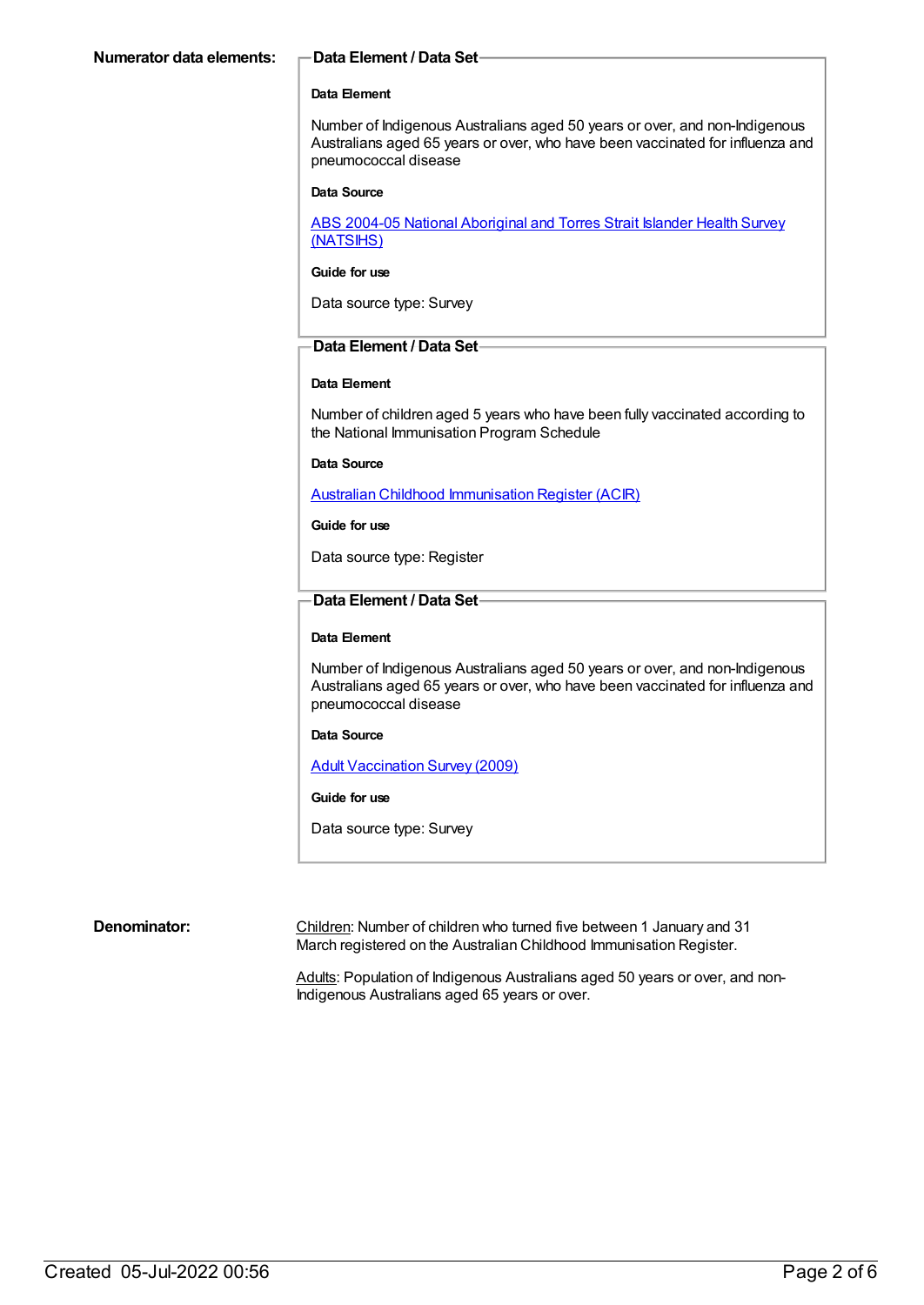# **Denominator data elements:**

## **Data Element / Data Set**

## **Data Element**

Person—age

**Data Source**

ABS 2004-05 National [Aboriginal](https://meteor.aihw.gov.au/content/394146) and Torres Strait Islander Health Survey (NATSIHS)

**Guide for use**

Data source type: Survey

# **Data Element / Data Set**

**Data Element**

Person—age

**Data Source**

# Australian Childhood [Immunisation](https://meteor.aihw.gov.au/content/394254) Register (ACIR)

**Guide for use**

Data source type: Register

# **Data Element / Data Set**

# **Data Element**

Person—age

**Data Source**

Adult [Vaccination](https://meteor.aihw.gov.au/content/426232) Survey (2009)

## **Guide for use**

Data source type: Survey

## **Disaggregation:** As at 30 June 2011—Nationally (children) by SEIFA Index of Relative Socioeconomic Disadvantage (IRSD) deciles

As at 30 June 2011—State and territory (children) by:

- Indigenous status
- remoteness (Australian Standard Geographical Classification Remoteness Structure)
- SEIFA IRSD quintiles

Nationally (adults) by SEIFA Index of Relative Socioeconomic Disadvantage (IRSD) deciles (no new data)

State and territory (adults) by:

- remoteness (Australian Standard Geographical Classification Remoteness Structure)
- SEIFA IRSD quintiles (no new data)

State and territory (adults) by Indigenous status (no new data)

Some disaggregation may result in numbers too small for publication.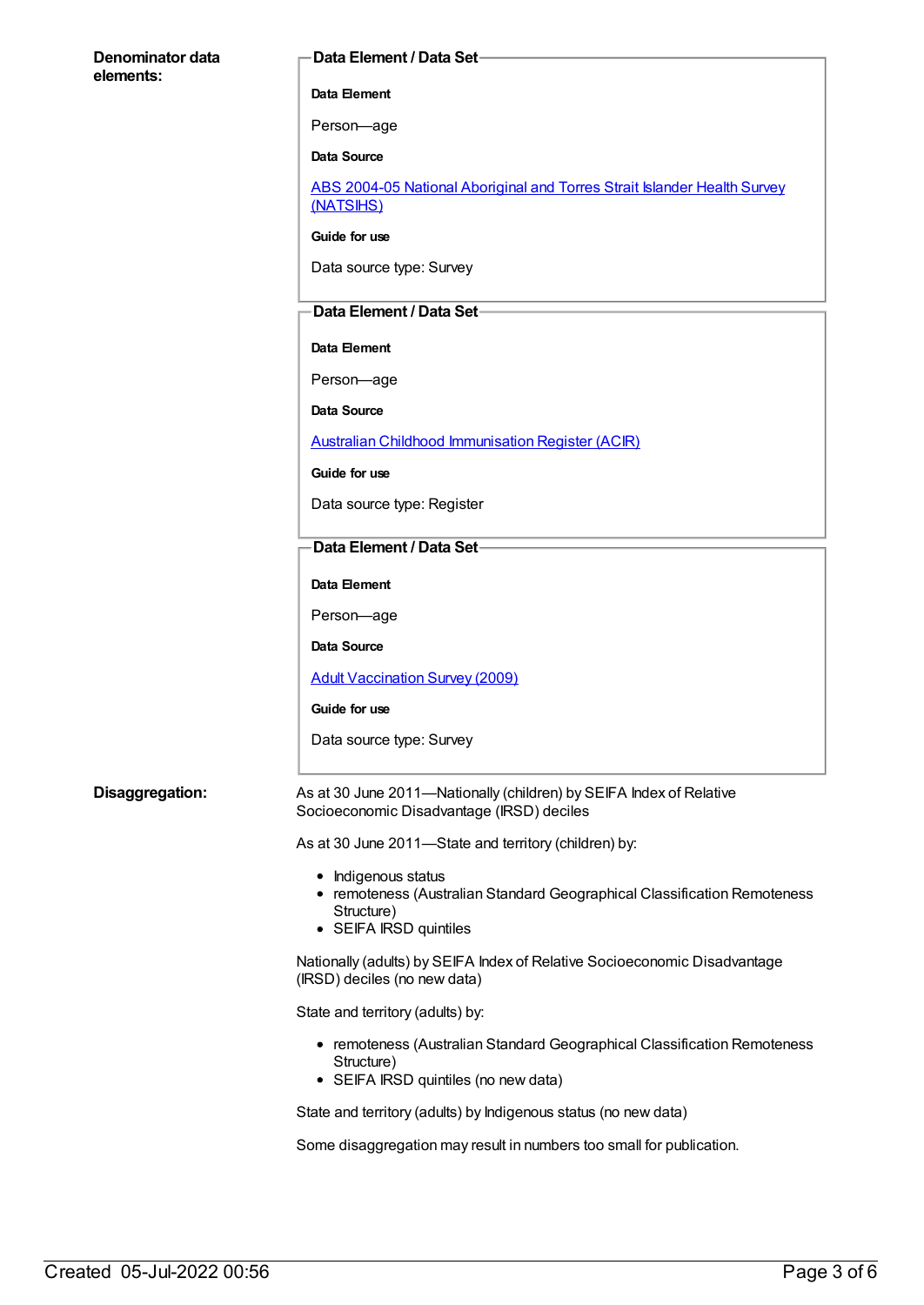| <b>Disaggregation data</b><br>elements: | Data Element / Data Set-                                                                            |
|-----------------------------------------|-----------------------------------------------------------------------------------------------------|
|                                         | Data Element                                                                                        |
|                                         | Person-area of usual residence                                                                      |
|                                         | Data Source                                                                                         |
|                                         | <b>Australian Childhood Immunisation Register (ACIR)</b>                                            |
|                                         | Guide for use                                                                                       |
|                                         | Data source type: Register<br>Used for disaggregation by state/territory, remoteness and SEIFA IRSD |
|                                         | Data Element / Data Set-                                                                            |
|                                         | Data Element                                                                                        |
|                                         | Person-Indigenous status                                                                            |
|                                         | <b>Data Source</b>                                                                                  |
|                                         | <b>Australian Childhood Immunisation Register (ACIR)</b>                                            |
|                                         | Guide for use                                                                                       |
|                                         | Data source type: Register                                                                          |
|                                         | Data Element / Data Set-                                                                            |
|                                         | Data Element                                                                                        |
|                                         | Person-area of usual residence                                                                      |
|                                         | Data Source                                                                                         |
|                                         | <b>Adult Vaccination Survey (2009)</b>                                                              |
|                                         | Guide for use                                                                                       |
|                                         | Data source type: Survey<br>Used for disaggregation by state/territory, remoteness and SEIFA IRSD   |
| <b>Comments:</b>                        | Most recent data available for 2012 CRC report:                                                     |
|                                         | Children: vaccination status as at 30 June 2011<br><b>Adults: 2009</b>                              |
|                                         | Indigenous adults: 2004-05                                                                          |

# **Representational attributes**

| <b>Representation class:</b>          | Percentage |  |
|---------------------------------------|------------|--|
| Data type:                            | Real       |  |
| Unit of measure:                      | Person     |  |
| Format:                               | N[N].N     |  |
| <b>Indicator conceptual framework</b> |            |  |

| <b>Framework and</b> | Accessibility            |
|----------------------|--------------------------|
| dimensions:          |                          |
|                      | <b>Health behaviours</b> |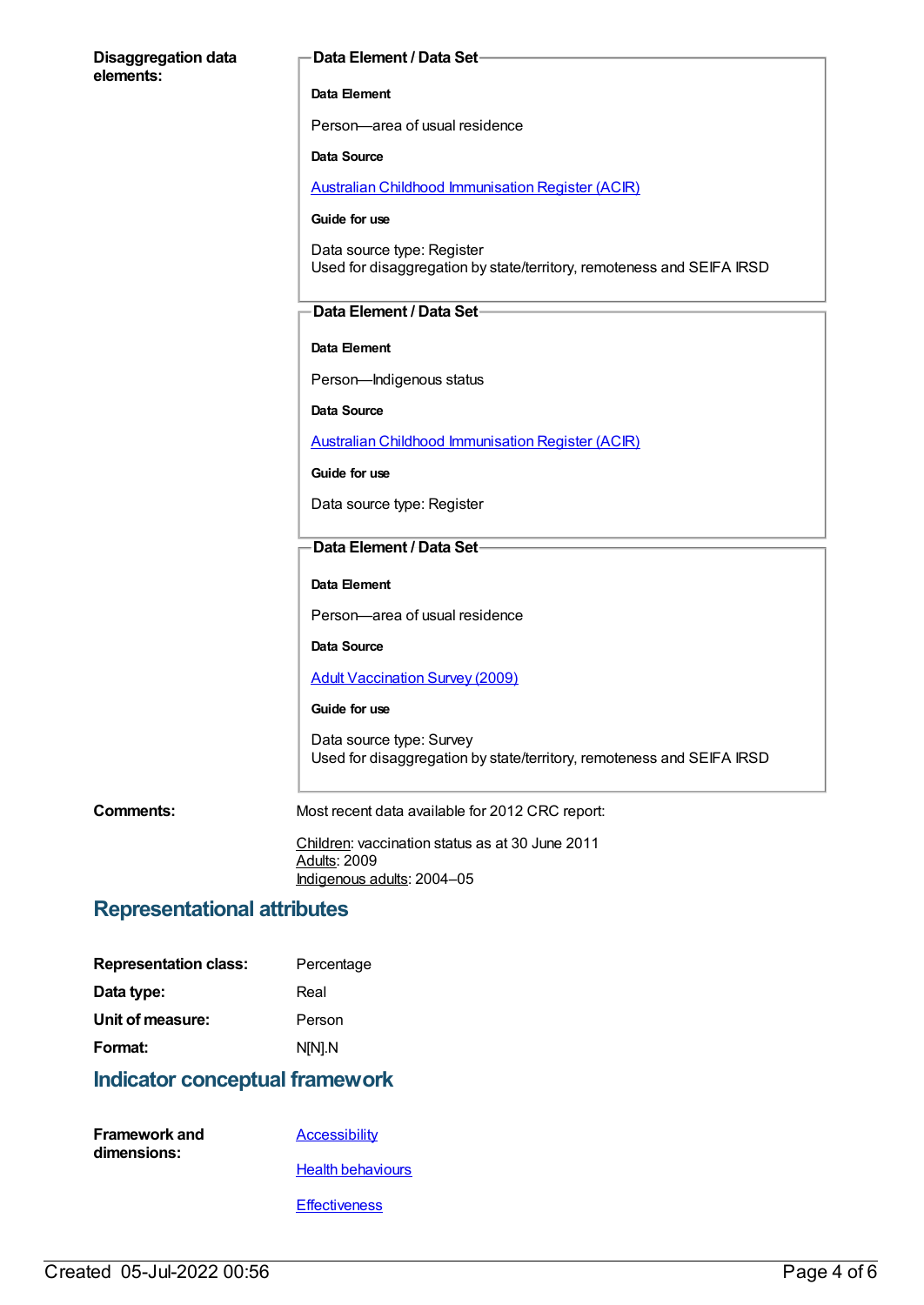# **Data source attributes**

#### **Data sources: Data Source**

ABS 2004-05 National [Aboriginal](https://meteor.aihw.gov.au/content/394146) and Torres Strait Islander Health Survey (NATSIHS)

**Frequency**

Every 6 years

**Data custodian**

Australian Bureau of Statistics

# **Data Source**

Australian Childhood [Immunisation](https://meteor.aihw.gov.au/content/394254) Register (ACIR)

**Frequency**

Quarterly (register 'snapshot')

**Data custodian**

Department of Health and Ageing

#### **Data Source**

Adult [Vaccination](https://meteor.aihw.gov.au/content/426232) Survey (2009)

**Frequency**

Irregularly

#### **Data custodian**

Australian Institute of Health and Welfare

# **Accountability attributes**

| <b>Reporting requirements:</b>                         | National Healthcare Agreement                                                                                                                                                                                                                                                         |
|--------------------------------------------------------|---------------------------------------------------------------------------------------------------------------------------------------------------------------------------------------------------------------------------------------------------------------------------------------|
| <b>Organisation responsible</b><br>for providing data: | Australian Institute of Health and Welfare, Department of Health and Ageing                                                                                                                                                                                                           |
| <b>Benchmark:</b>                                      | <b>National Partnership Agreement on Essential Vaccines (NPEV):</b>                                                                                                                                                                                                                   |
|                                                        | • Maintaining or increasing coverage for Indigenous Australians.<br>• Maintaining or increasing coverage in agreed areas of low immunisation<br>coverage.<br>• Maintaining or decreasing wastage and leakage.<br>• Maintaining or increasing vaccination coverage for four year olds. |
|                                                        | Also see Schedule G of the NPEV for targets that may be used to monitor and<br>assess the achievement of objectives and outcomes for immunisation under the<br>National Healthcare Agreement                                                                                          |

**Further data development /** Specification: Long-term **collection required:**

# **Source and reference attributes**

# **Relational attributes**